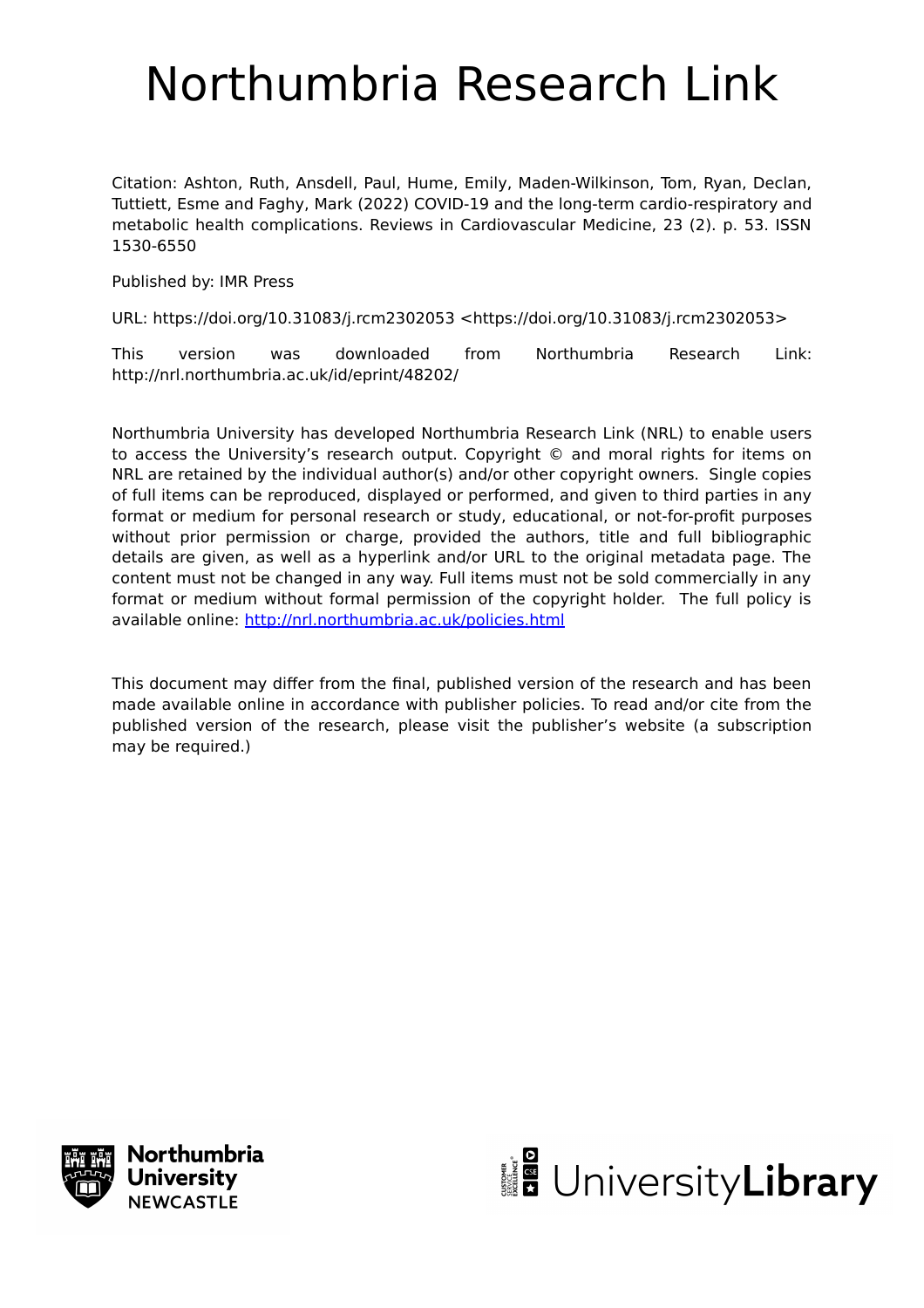**Title:** 

# **COVID-19 and the long-term cardio-respiratory and metabolic health**

**complications**

- Authors:
- 6 Ashton, R.E.,<sup>1</sup> Ansdell, P.,<sup>2?</sup> Hume, E.,<sup>2?</sup> Maden-Wilkinson, T.,<sup>3?</sup> Ryan, D.,<sup>4?</sup> Tuttiett,
- $E.R.,<sup>57</sup>$  & Faghy, M.A.<sup>1</sup>

- Affiliations:
- 1. Human Sciences Research Centre, University of Derby, England, DE22 1GB
- 2. Department of Sport, Exercise and Rehabilitation, Northumbria University, England, NE1 8ST
- 3. Advanced Well-being Research Centre, Sheffield Hallam University, England, S9 3TU
- 4. Centre for Physical Activity and Life Sciences, University of Northampton, Northampton, England, NN1 5PH
- 5. Department of Oncology and Metabolism, The Medical School, University of Sheffield, England, S19 2RX
- 
- Email addresses:
- Ruth Ashton: [r.ashton@derby.ac.uk](mailto:r.ashton@derby.ac.uk)
- Paul Ansdell: [p.ansdell@northumbria.ac.uk](mailto:p.ansdell@northumbria.ac.uk)
- Emily Hume: [emily.c.hume@northumbria.ac.uk](mailto:emily.c.hume@northumbria.ac.uk)
- Tom Maden-Wilkinson: [t.maden-wilkinson@shu.ac.uk](mailto:t.maden-wilkinson@shu.ac.uk)
- Declan Ryan: [declan.ryan@northampton.ac.uk](mailto:declan.ryan@northampton.ac.uk)
- Esme Tuttiett: [ertuttiett1@sheffield.ac.uk](mailto:ertuttiett1@sheffield.ac.uk)
- Mark Faghy: [m.faghy@derby.ac.uk](mailto:m.faghy@derby.ac.uk)
- 
- Corresponding author:
- Dr Ruth Ashton
- Human Sciences Research Centre
- University of Derby
- Kedleston Road Campus
- DE22 1GB
- 
- Conflict of interest statement:
- The authors declare no conflicts of interest.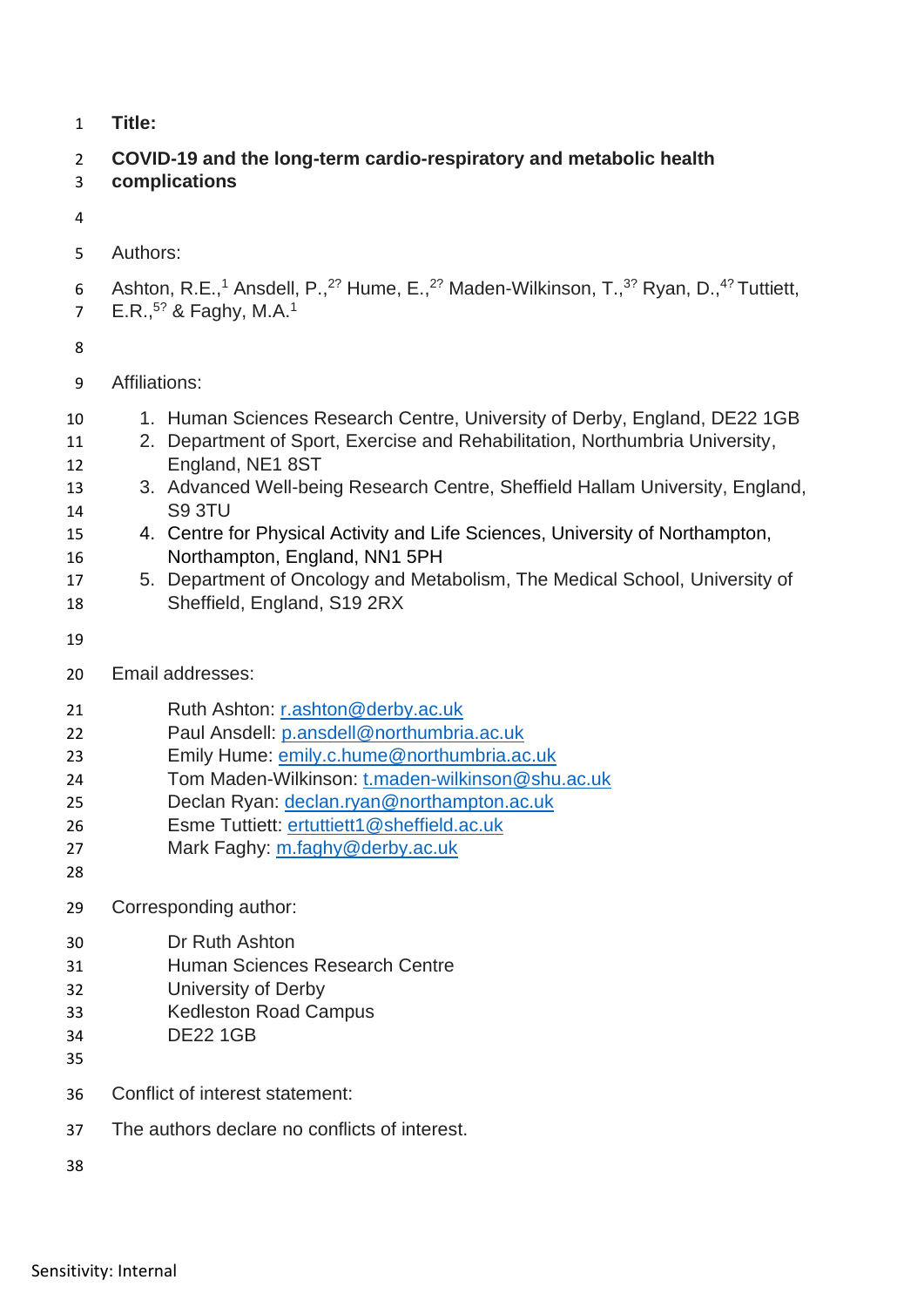## *Abstract*

 SARS-CoV-2 (COVID-19) transmission continues to impact people globally. Whilst the acute symptoms and management strategies are well documented, millions of people globally are experiencing a prolonged and debilitating symptom profile that is reported to last months and even years. COVID-19 is a multi-system disease however the magnitude of the effects and its associated legacy is presently not well understood. Early reports indicate that multidisciplinary approaches between clinical and non- clinical entities are needed to provide effective and rehabilitative patient support pathways and restore pre-COVID-19 quality of life and functional status. Accordingly, this review provides a summary of the impact on cardiovascular, inflammatory, respiratory, and musculoskeletal function following an acute COVID-19 infection along with the prolonged effects of long-COVID.

*Key words:* COVID-19, long-COVID, cardiorespiratory, cardiometabolic, recovery,

rehabilitation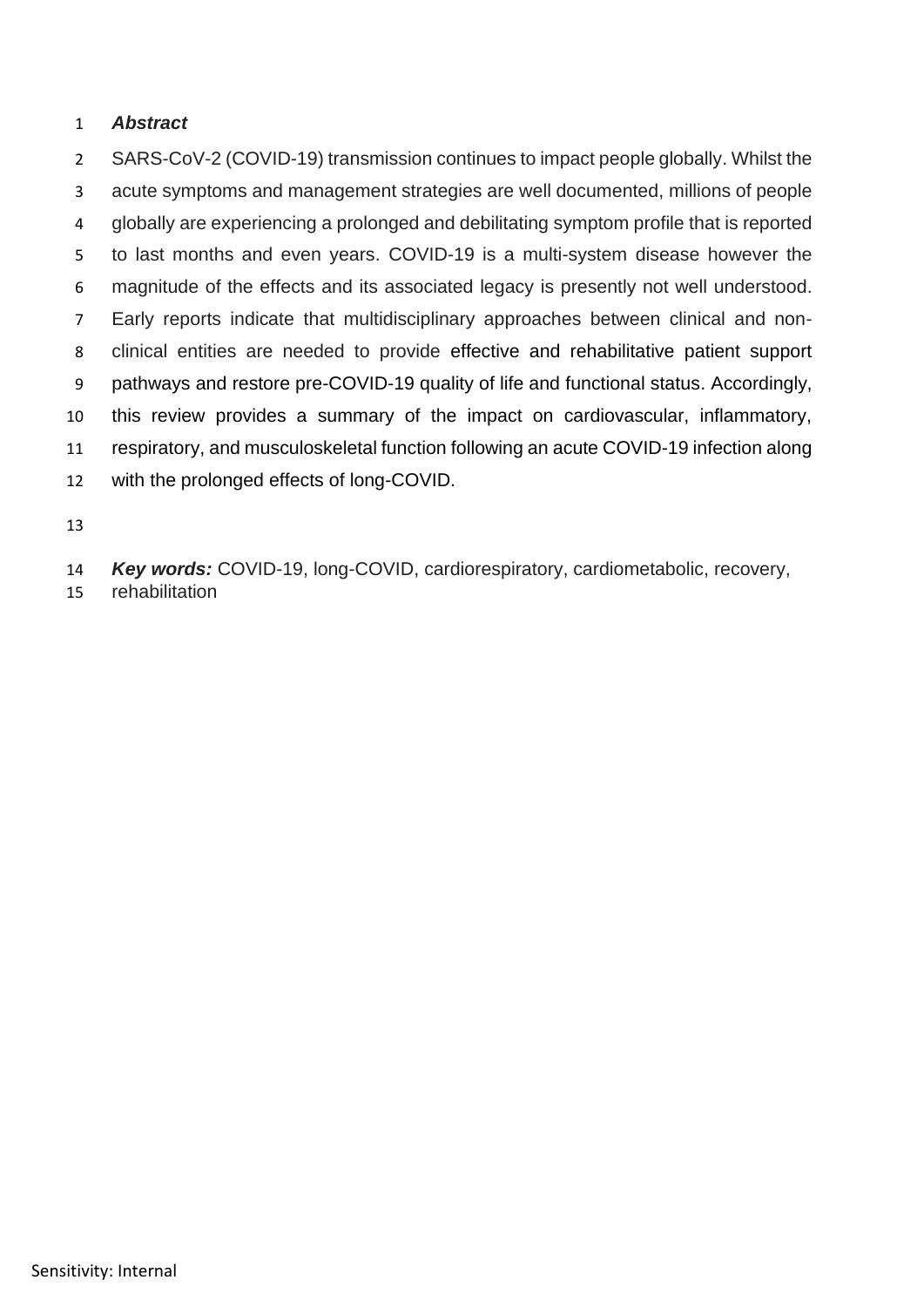#### *Introduction*

 Severe Acute Respiratory Syndrome coronavirus type-2 (SARS-CoV-2) is a novel coronavirus that surfaced in late 2019. The virus resulted in a worldwide pandemic of a disease named by the World Health Organisation (WHO) as COVID-19. The COVID- 19 pandemic continues to infect many people worldwide with extreme symptoms now being well documented [1-4]. However, the long-term effects on those infected by the virus remain largely unknown. Whilst a series of longitudinal investigations are underway to increase the knowledge and understanding, reports highlight that sustained transmission and emerging variants continue to cause global challenges to healthcare providers. Currently, it is estimated that of those infected with COVID-19 in the UK, one in ten people will experience prolonged symptoms lasting months to years including fatigue, breathlessness, neurological deconditioning [5]. These effects are referred to as Post-Acute Sequelae of SARS-CoV-2 infection colloquially termed 'long- COVID' with the magnitude and the associated legacy impacts and the burden to population health and wellbeing being presently not understood in its entirety. Whilst the authors acknowledge the evident and documented favourable female sex bias in COVID-19 infection and severity, the need to understand the mechanisms and causal relationships (e.g., comorbidities and underlying health status) requires further investigation [6] and is outside of the scope of this current review.

#### *Cardiovascular Function*

 Initially, COVID-19 was thought to primarily be an acute respiratory distress syndrome (ARDS) however, it has since become clear that COVID-19 is in fact a multiple organ disease. Cardiovascular disease (CVD) remains the leading cause of morbidity and mortality globally [7] and medication prescribed to reduce the risk of CVD could increase the susceptibility to or the severity of a COVID-19 infection [8]. It also appears that COVID-19 infection can promote cardiovascular disorders. The virus enters host cells through the binding of the spike protein to Angiotensin converting enzyme 2 (ACE-2) on pulmonary epithelial cells causing damage to the lungs (6, 7) as well as directly binding to vascular endothelial cells of other organs, such as the kidneys and heart [9, 10].It is possible that, due to the mediating effects of ACE-2 on blood pressure, those with hypertension could have some dysregulation of ACE-2 function therefore predisposing individuals to severe conditions and mortality [11]. It has also been suggested that the occurrence of cardiovascular events in those with COVID-19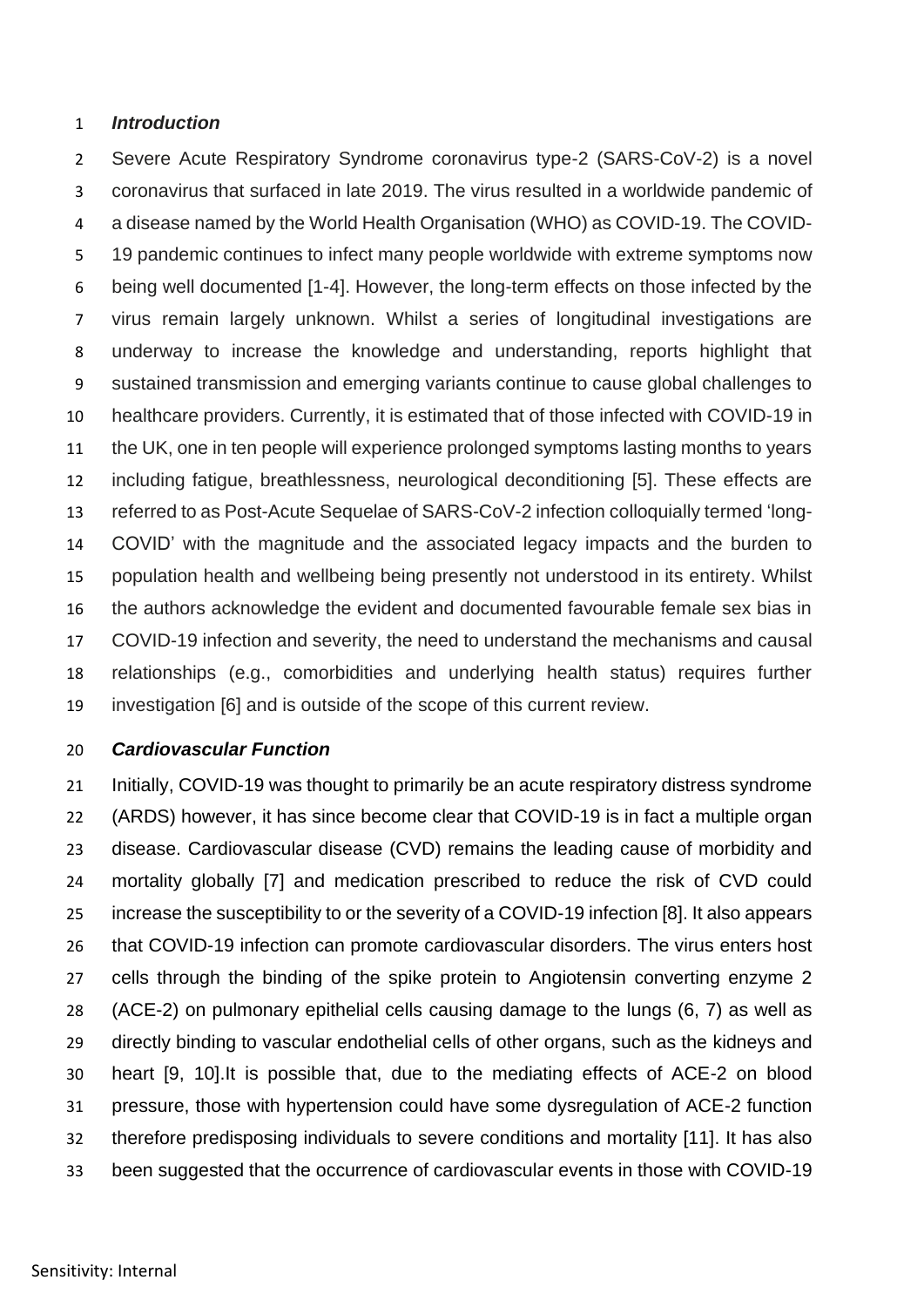is caused by inflammation and vascular remodelling brought about by endothelial dysfunction [9, 12]. Such dysfunction is due to 'cytokine and coagulation storms' that can compromise the integrity and physiological anti-thrombotic and anti-inflammatory properties of the endothelium within vessels [13].

5 Data suggests an increased risk of severe complications and mortality in those who contract COVID-19 with pre-existing CVD or who present with one or more risk factors such as hypertension, diabetes mellitus, hypercholesterolaemia, or obesity [14-16]. For example, a meta-analysis performed in China suggested that mortality in those with pre-existing CVD and infected with COVID-19 was around 11%[17]. In addition, a report of 393 patients hospitalised with COVID-19 in the USA demonstrated that ~50% of patients had underlying hypertension (54% of ventilated patients), 36% were obese (43% of ventilated patients), 25% had diabetes mellitus (28% of ventilated patients) and 14% were diagnosed with coronary artery disease (19% of ventilated patients) [18]. The high prevalence of obesity amongst those hospitalised with COVID- 19 reported here was also deemed to be a considerable risk factor for respiratory failure, prompting the need for mechanical ventilation.

 It appears that a COVID-19 infection promotes the development of cardiovascular disorders including myocardial injury, myocarditis, arrhythmias, acute coronary syndrome, and venous thromboembolism [8, 13, 14, 19]. Elevated cardiac troponin (cTn) levels are evident in 8-62% of hospitalised patients with COVID-19 and are suggestive of myocardial injury alongside being associated with greater disease severity, need for mechanical ventilation, and mortality [19-22]. Along with biomarker evidence, echocardiographic abnormalities are also commonly reported. Such abnormalities include right ventricular dysfunction (26.3%), left ventricular wall motion abnormalities (23.7%), global left ventricular dysfunction (18.4%), diastolic dysfunction (13.2%), and pericardial effusion (7.2%) [21]. In addition, it appears that coronary artery calcium and total thoracic calcium obtained via chest computed tomography (CT) on admission of COVID-19 patients in hospital, could be used to help with risk stratification and help assess patients' mortality risk [23]. It has been suggested that drugs such as canakinumab, previously used as an interleukin-1β blocking agent in cancer patients, can significantly reduce mortality rate and CVD in patients deemed to be at a higher risk of mortality [24].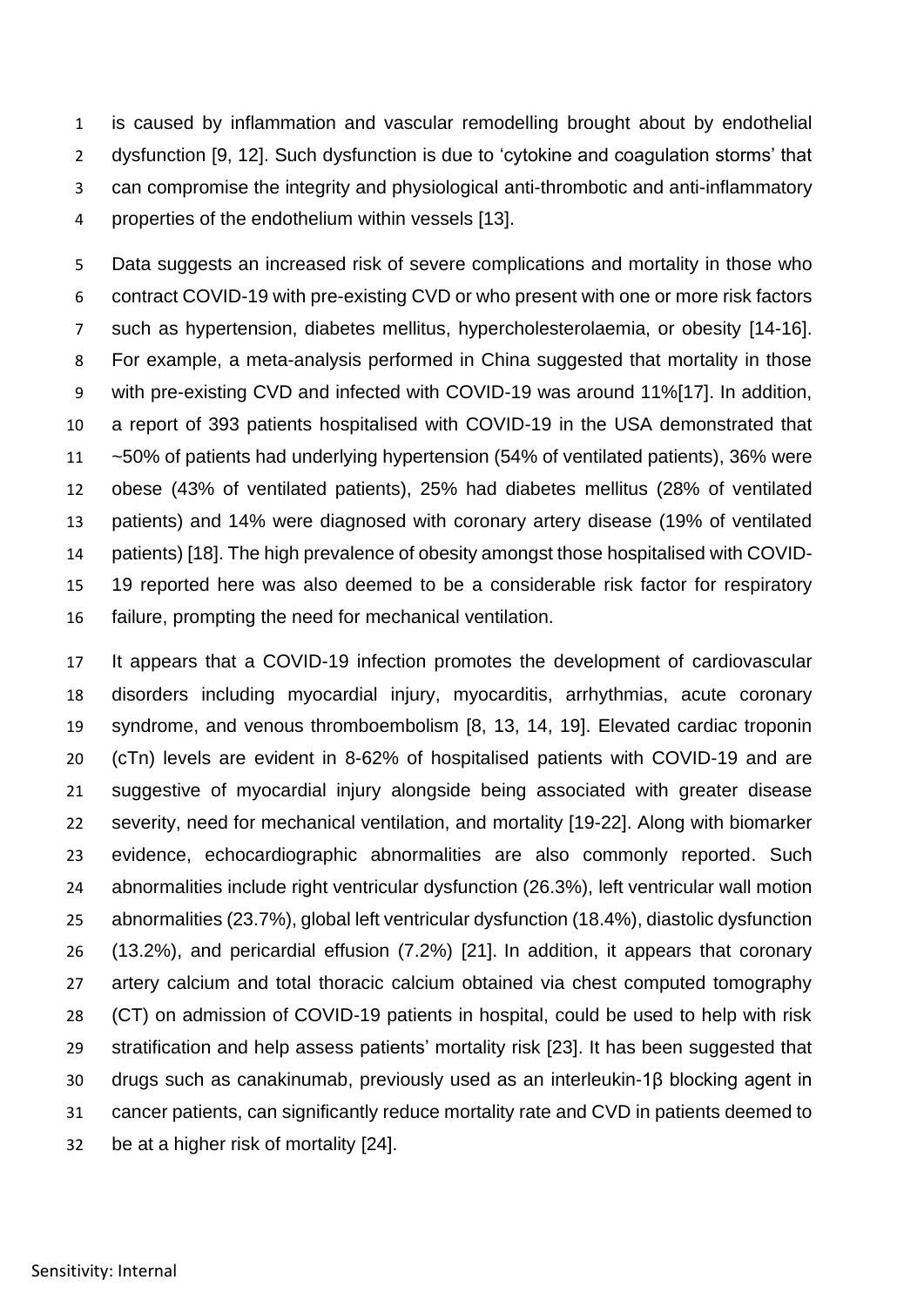The severity, extent, and long-term cardiovascular effects of COVID-19 and its treatments are yet to be understood entirely. However, there is evidence of cardiovascular involvement post-COVID-19 infection. Puntmann et al [25] reported cardiac involvement in 78%, and ongoing inflammation in 60% of patients (n=100) in the months following COVID-19 infection. It was also evident that various cardiac symptoms were common with atypical chest pain (17%), palpitations (20%), and dyspnoea and exhaustion (36%) all being reported [25]. For those with CVD, long- COVID is of concern due to its association with high morbidity and exacerbation of underlying cardiovascular disorders. Studies examining patients with long-COVID have reported dyspnoea, joint pain and muscle weakness, chest pain, sleep difficulties and reduced quality of life [26, 27]. What remains unclear, is the link between cardiac involvement and insult as a result of a COVID-19 infection and the symptoms evident in those with long COVID.

#### *Blood Biomarkers*

 The clustering of cardiovascular risk factors (hyperglycaemia, obesity, dyslipidaemia, and hypertension) is termed metabolic syndrome [28]. Although the presence of these components is associated with adverse outcomes of COVID-19 [29-36], there is limited evidence on the risk of long-term complications, with most finding no increased risk of long-covid [37-39]. Conversely, infection with COVID-19 does appear to increase the risk of future development of cardio-metabolic issues such as myocardial inflammation and substantial impairment within multiple organs (e.g., lungs, liver, pancreas) [25, 40-42].

 The components of metabolic syndrome can stimulate the dysregulation of the Renin- Angiotensin-Aldosterone System, modulated by ACE-2, leading to an increased presence of Angiotensin II. The binding of Angiotensin II to Angiotensin II type I receptors can be a stimulus for cardiovascular insult, such as endothelial dysfunction, thrombosis, chronic inflammation [19, 43]. COVID-19 binds to ACE-2 [44] and enters cells via ACE-2 receptors present on the cells of multiple organs [45]. The cardioprotective role of ACE-2, and the binding of COVID-19 to ACE-2, has created uncertainties in the susceptibility to COVID-19 in patients prescribed ACE inhibitors, [46] whilst suggestions of pharmaceutical discontinuation should not be made without evidence of an increased risk of infection in this population [47]. That being said, a study by Wang and colleagues suggests that ACE inhibitors are safe for COVID-19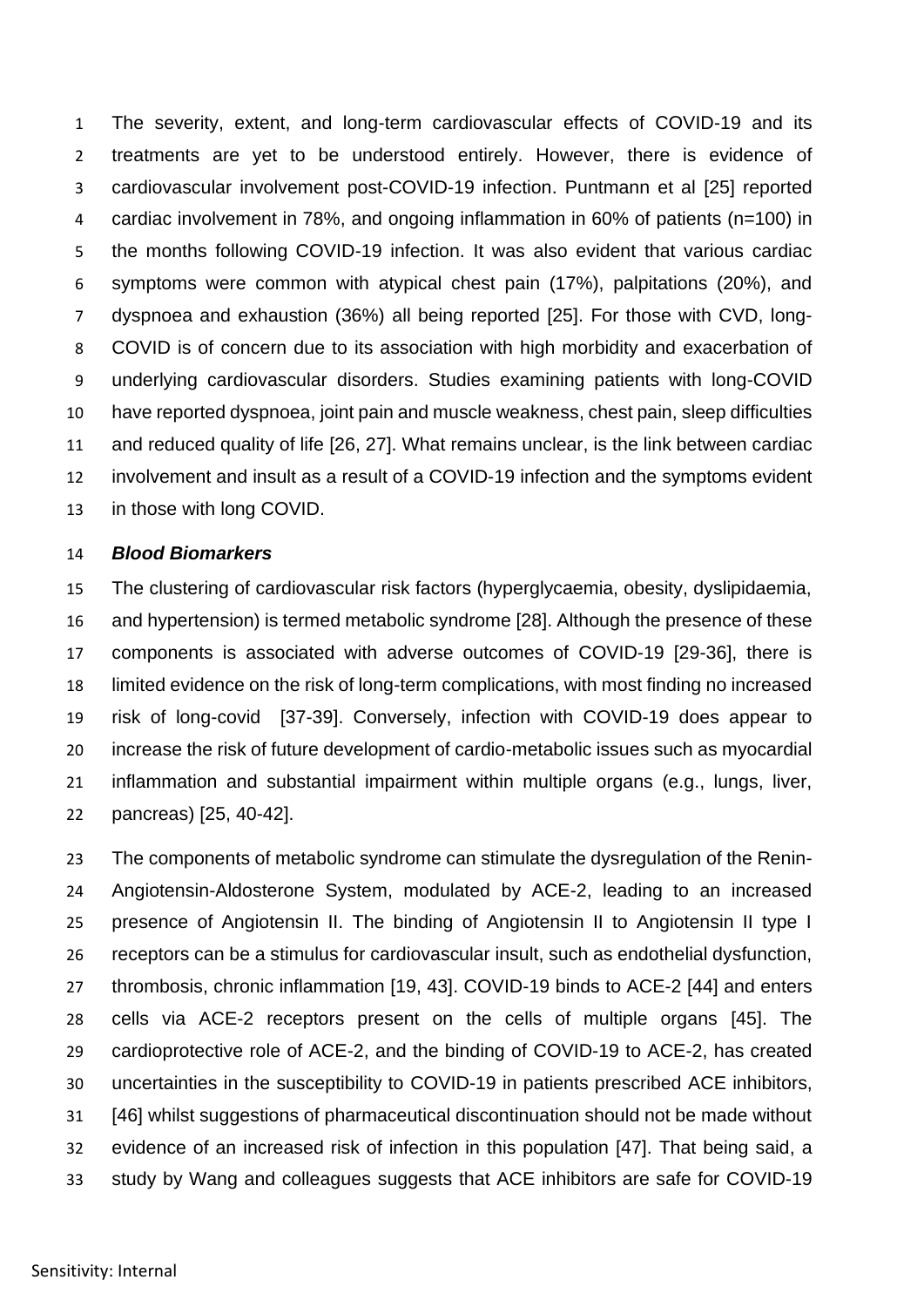patients and can also help in the treatment of COVID-19 induced pneumonia and can be used in line with relevant guidance [48]. The influence of Angiotensin II on COVID- 19 severity has been demonstrated in a cross-sectional study that evidenced higher concentrations of Angiotensin II in critically-ill COVID-19 patients, in comparison to mildly-ill and controls [49]. In populations with components of metabolic syndrome, the concentration of Angiotensin II is elevated and the subsequent elevation of Angiotensin II due to COVID-19 infection will likely exacerbate cardiovascular, respiratory, and metabolic complications [50].

 COVID-19 stimulates an inflammatory response with interleukin-6 (IL-6), C-reactive protein (CRP), and tumour necrosis factor-alpha (TNF-α) [51-54]. The chronic presence of IL-6 and TNF-α within the endothelium stimulates vascular smooth muscle cell migration from the Media to the Intima [55, 56], contributing to arterial wall thickening and atherosclerotic plaque formation. Furthermore, the maximum value of 14 IL-6 and CRP have predicted respiratory failure [57]. On  $6<sup>th</sup>$  July 2021, the World Health Organisation updated its patient care guideline to include IL-6 receptor blockers for severely or critically ill COVID-19 patients [58] as administration of these drugs reduces the need for mechanical ventilation (30 fewer per 1000 patients), length of hospital stay (4.3 days fewer), but the association with mortality was less clear (15 fewer per 1000 patients) [59].

 It appears that pre-existing metabolic syndrome components do not appear to be predictors of long-COVID, but the SARS-CoV-2 infection does appear to increase the risk of future cardiometabolic complications. It seems that part of the pathophysiology surrounding this increased risk of future cardiometabolic issues could to due to the disruption in the Renin-Angiotensin-Aldosterone System and systemic inflammatory responses. Further longitudinal research will be required to determine the need and efficacy of (non)pharmaceutical intervention to manage cardiometabolic implications of COVID-19 infection [60].

#### *Respiratory Function*

 The respiratory system is the front-line of the COVID-19 infection, with the respiratory tract epithelium the key entry point upon inhalation [61]. The respiratory symptoms and outcomes of COVID-19 are diverse, with many displaying mild upper respiratory tract symptoms, however, some patients develop more severe illness, commonly viral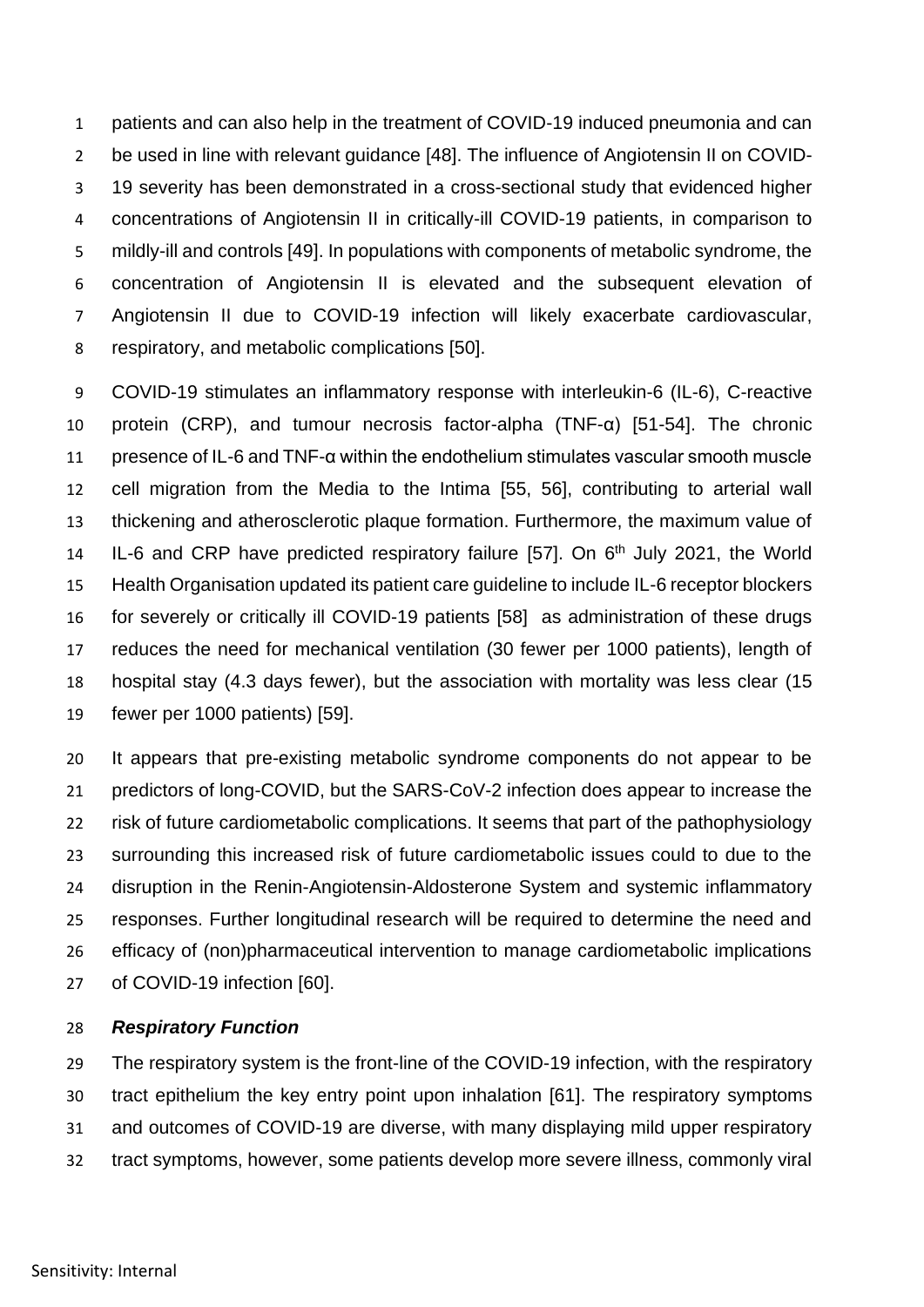pneumonia, leading to ARDS relating to poor health outcomes and/or mortality [62]. Data on the short-term respiratory sequelae is still emerging, and longer-term follow- up studies remain scarce. However, from the limited available data, 188 patients (from 1370 pulmonary CT scans) identified the presence of pleural effusion which was linked to increased risk of cardio-respiratory complications and in hospital mortality [63]. Whilst more detailed investigations and cohort analysis are needed, the presence of pulmonary effusion in hospitalized patients, might serve as an clinical indicator to COVID-19 severity and post-COVID-19 outcomes. Early data, and that from previous coronavirus outbreaks, indicates that long-term respiratory complications and a profound and complex symptomology are likely to persist in some patients [64].

 Current evidence on the acute effects of COVID-19 shows reduced pulmonary diffusing capacity (DLco) as the key impairment following infection. This is largely associated with disease severity, with abnormally low DLco (<80% predicted) reported in approximately 60% of patients with severe disease, 32% in moderate disease and 20% in mild disease [65]. COVID-19 appears to have little impact on spirometry measures, with lung volumes close to normative values, particularly in those with milder disease [66]. At 3 months post-infection, chronic dyspnoea is reported in approximately half of the patients and is associated with greater restriction on spirometry, lower DLco, reduced functional capacity and greater desaturation during exertion, compared to those without persistent dyspnoea [67], suggestive of an underlying physiological mechanism that is responsible for this.

 As the pandemic ensues, studies looking at the longer-term (>3 months) implications of COVID-19 are beginning to emerge [26, 68, 69]. The UK-based multi-centre PHOSP-COVID study [60, 69] concluded that 5-months post-hospitalisation, recovery was only 29%, with 94% of patients experiencing prolonged symptom profiles. At 6 months, studies have shown that impaired DLco (<80%) persists, with low DLco present in 30-55% of patients [26, 68, 69]. However, significant improvements in DLco have been shown 6-12 months post-hospitalisation, with evidence that women are at higher risk of persistent lung diffusion impairment [68]. In this 12-month follow-up study, exercise capacity improved significantly over time, however persistent physiological and CT scan abnormalities were evident in a sub-group of patients. Persistent radiological abnormalities included interstitial thickening and reticular opacity, suggestive of evolving fibrosis [68]. Experience from MERS and SARS-CoV-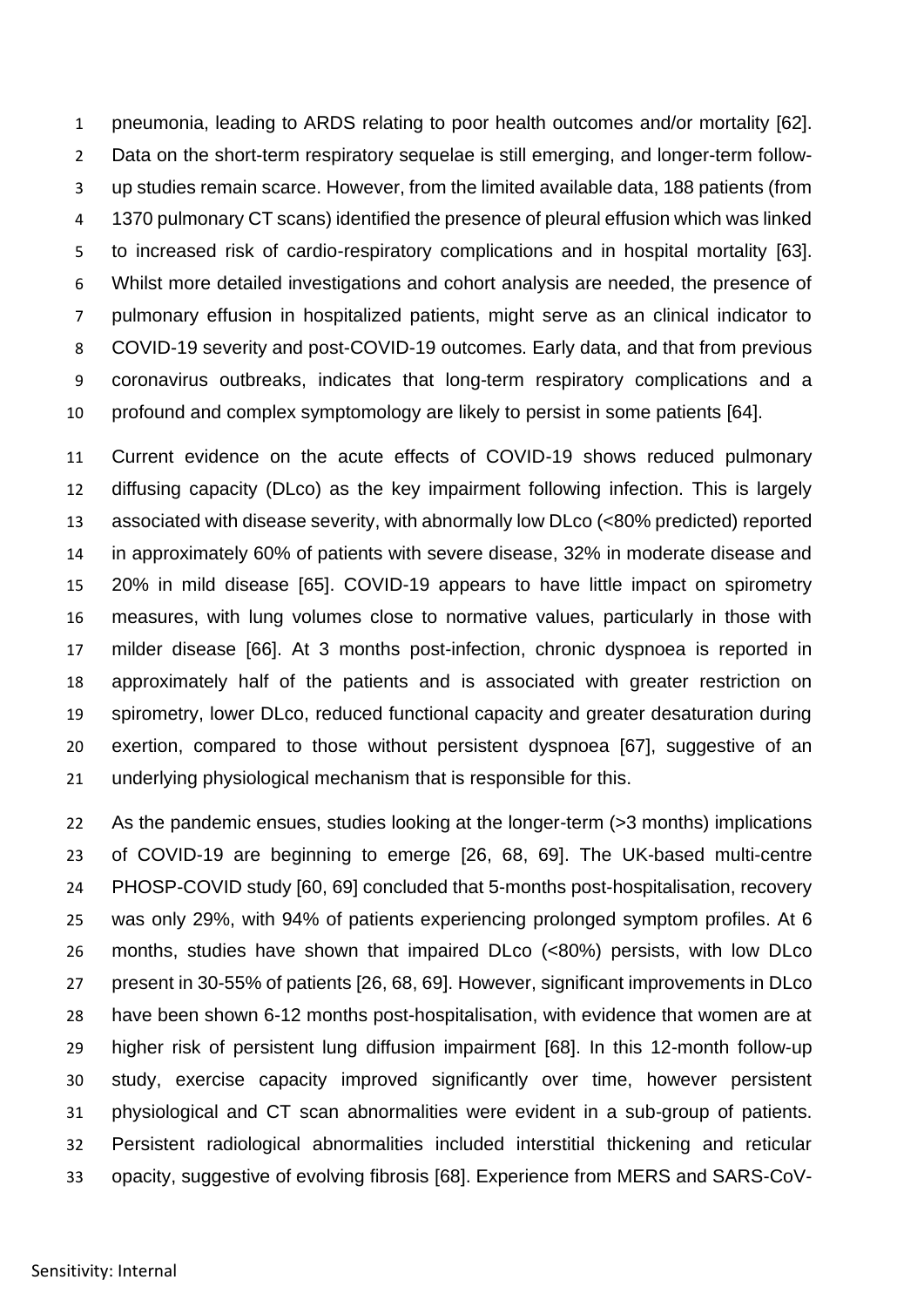1 indicates that fibrotic disease may be an outcome of concern from COVID-19 [70]. Evidence from SARS-CoV-1 showed that 4.6% of patients had interstitial lung abnormalities at 15 years, with the greatest recovery from interstitial lung damage occurring within the first two years following infection [71].

 The extent of pulmonary function and physical impairment following COVID-19 remains unclear. In addition to the paucity of long-term follow-up data following COVID-19 infection, most data report the health consequences of hospitalised individuals, thus more research on long-COVID and in non-hospitalised individuals is crucial [72] to inform and meet the broad needs of patients and to mitigate against the impending impact upon healthcare systems, the economy and society.

#### *Skeletal Muscle*

 It is important to recognise the integrative pathophysiological processes following COVID-19 infection and subsequent long-COVID. Cardiorespiratory fitness is a key predictor of functional capacity, quality of life, and a strong predictor of mortality [73, 15 74]. Aerobic capacity, quantified by maximal oxygen consumption ( $VO<sub>20eak</sub>$ ), and ventilatory efficiency, is quantified by the minute ventilation/carbon dioxide production (VE/VCO2) slope, are two established measures obtained through cardio-pulmonary exercise testing and several initial studies to date have reported the impact of COVID-19 19 on both [75]. Indeed, at discharge from hospitalisation,  $VO<sub>20eak</sub>$  is impaired in COVID patients, which has been attributed to a peripheral oxygen extraction limitation, rather than central impairment [76]. Similarly, investigations at 3 months [77] and 11 22 months post-hospitalisation [78] have shown impaired VO<sub>2peak</sub> and early attainment of ventilatory threshold alongside 'normal' pulmonary function. It is well-established that VO<sub>2peak</sub> is determined by the delivery and utilisation of oxygen [79]. The latter depends on factors within the periphery that mediate the pathway of oxygen from haemoglobin to mitochondria, as well as mitochondrial function itself [80]. Long-COVID symptoms could be underpinned by dysfunction in the pathway of oxygen from the blood to mitochondria [75]. Strategies are needed to augment impaired physiological processes and also require detailed investigation. Cardiovascular exercise is known to be a potent stimulus for mitochondrial biogenesis and improving mitochondrial function [81]. The optimal prescription and inclusion of exercise in long-COVID patients must be considered with the balance of factors such as reduced exercise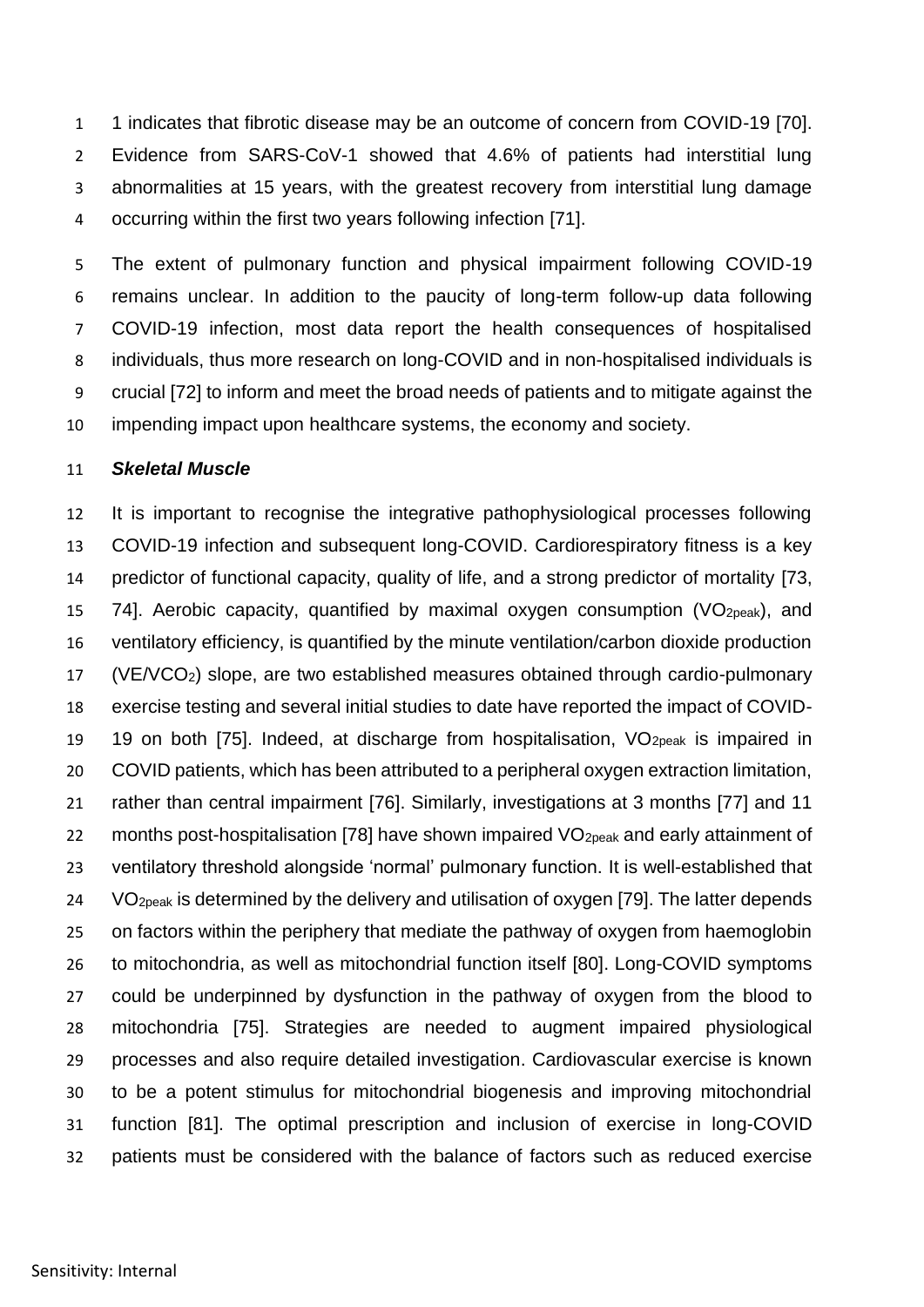capacity and tolerance as well as post-exertional malaise [82]. As highlighted by Twomey et al.,[82] and enforced here, exercise is not the route to recovery for all patients in other diseases, such as cancer or chronic fatigue syndrome; therefore, careful consideration and appropriate measures should be taken when prescribing exercise as a rehabilitative tool in long-COVID patients.

 The hyperinflammatory state and altered cardio-respiratory function result in excessive fatigue or post-exertional malaise that is being reported in patients with long-COVID. In conditions where post-exertional malaise and excessive fatigue are characteristics such as myalgic encephalomyelitis (ME)/chronic fatigue syndrome 10 (CFS), there is a demonstrable reduction in  $VO<sub>2peak</sub>$  in the days following testing with an altered metabolic [83] and inflammatory response to exercise observed [84, 85]. There is a strong link between ME/CFS and autonomic nervous system abnormalities. The autonomic nervous system plays a vital role in the regulation of the whole-body homeostasis and so any disruption can have a significant effect on multiple bodily systems[86]. There is some evidence to suggest that long-COVID may also include autonomic dysfunction therefore aggravating some cardio-respiratory and metabolic complications therefore supporting the multi-system nature of COVID-19 [86, 87].A shift in energy system contribution to ATP resynthesis is common in viral infections [88], with an increased rate of glycolysis and downregulation of oxidative phosphorylation typically observed [89]. Impaired oxidative phosphorylation likely 21 occurs during the acute COVID-19 infection period. During exercise, this can lead to the accumulation of deleterious metabolites which impair the contractile function of skeletal muscle, but additionally, a shift in the inflammatory status of muscle. There is a need to increase mechanistic insight into mitochondrial (dys)function in long COVID to test this hypothesis although, it does seem to be the case in other diseases with similar symptomatology such as ME [83].

 COVID-19 induces a systemic hyperinflammatory state causing multi-organ damage via the 'cytokine storm' [90, 91]. In addition, viral infections increase mitochondrial production of reactive oxygen species and suppress endogenous anti-oxidant systems [92]. Combined, this hyperinflammatory state leads to cachexia and sarcopenia [93, 94]. The resulting loss of muscle tissue alongside disuse atrophy results in premature loss of muscle strength impeding physical function and potentially future independence of patients with long-COVID. Taking approaches from combating age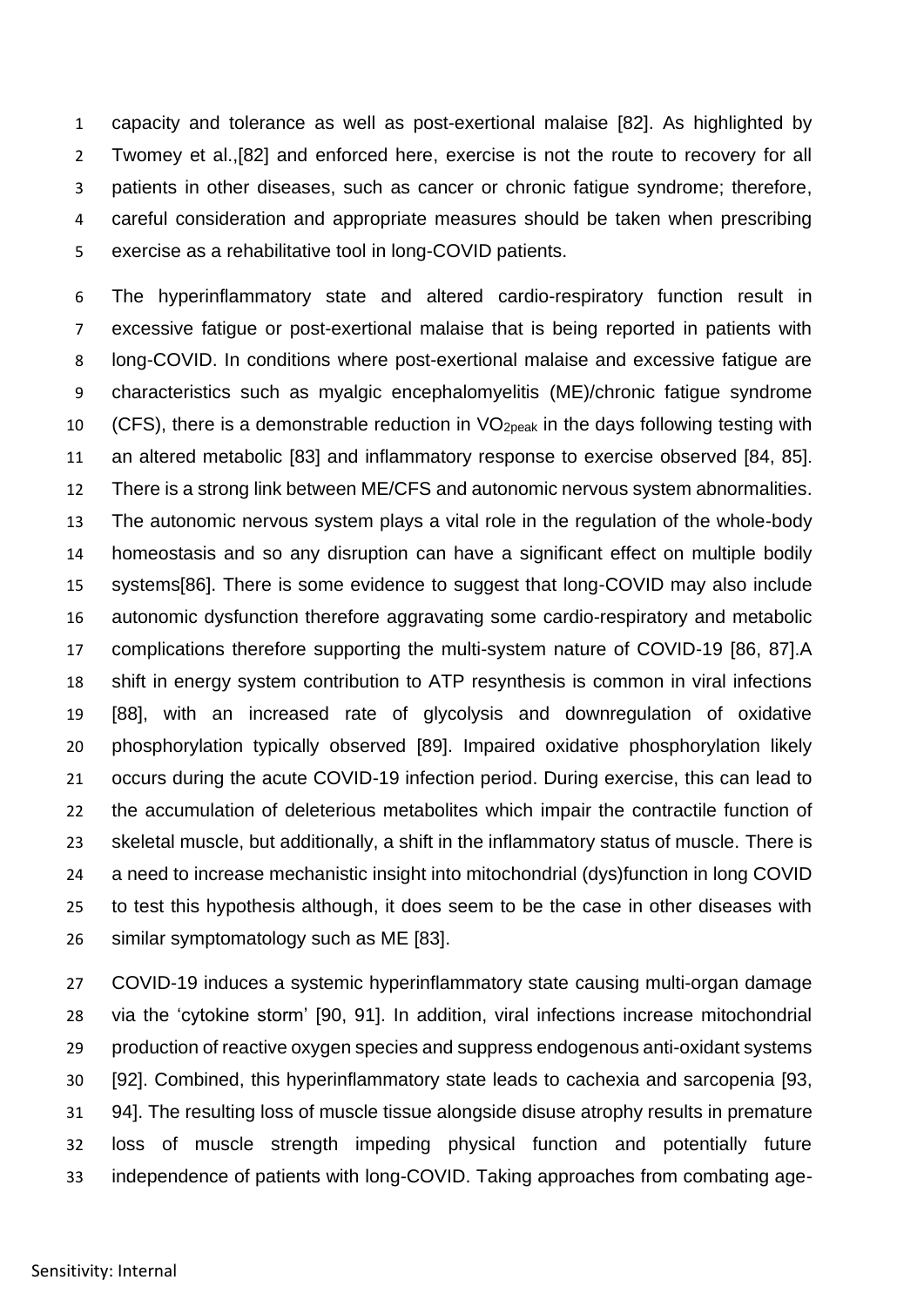related and disease-related muscle atrophy (e.g., nutrition and exercise) could provide beneficial adaptations in preventing neuromuscular decline. The National Institute for Health Care and Excellence (NICE) recommends that following COVID-19 infection, initiating progressive rehabilitation programmes within the 30 days will lead to optimal impacts and enhancement of recovery [95]. These programmes should be multidisciplinary and holistic, but with respect to enhancing musculoskeletal health, should primarily focus on rectifying any muscle atrophy that has occurred with consideration to excessive fatigue or post-exertional malaise [45, 74].

#### *Conclusion*

 The results of observational studies highlight that long-COVID patients report persistent and debilitating symptoms that impact recovery, quality of life and broader economic and social activities [96]. A recent scoping review reports that patients highlighted >100 different symptoms with varying severity [97] broadly defined in the areas of cardiovascular [98], pulmonary [99] and respiratory [26], pain [100], fatigue [101], psychological and cognitive disorders [102], sensory impairment [103], functional impairment [104] alongside general infection symptoms (e.g. nausea and fever). Whilst these studies have identified commonly reported symptoms, it is clear that patient experiences are broad and there is a need for longitudinal approaches to determine the prevalence and fluctuation of symptom exacerbation. The information obtained from such approaches should be used in conjunction with the lived experiences of patients in the design and development of COVID-19 specific support pathways that are developed using a non-pharmacological and rehabilitative basis that can be used to restore pre-COVID-19 functional status.

 What is increasingly apparent is that multiple agencies will need to come together in interdisciplinary approaches to support long-COVID patients. To be effective the patient support pathways will undoubtedly be as complex as the symptomology, creating a unique challenge for clinical (e.g., primary care) and non-clinical entities (e.g., community health services and academic research institutions) to work collaboratively in the interest of improved patient outcomes. With long-COVID affecting ~57% of confirmed cases in the 6-months post-infection [105], pressure on clinical services will continue to grow with a broad impact upon all clinical areas. In a previous paper, the role and importance of utilising complementary expertise, knowledge and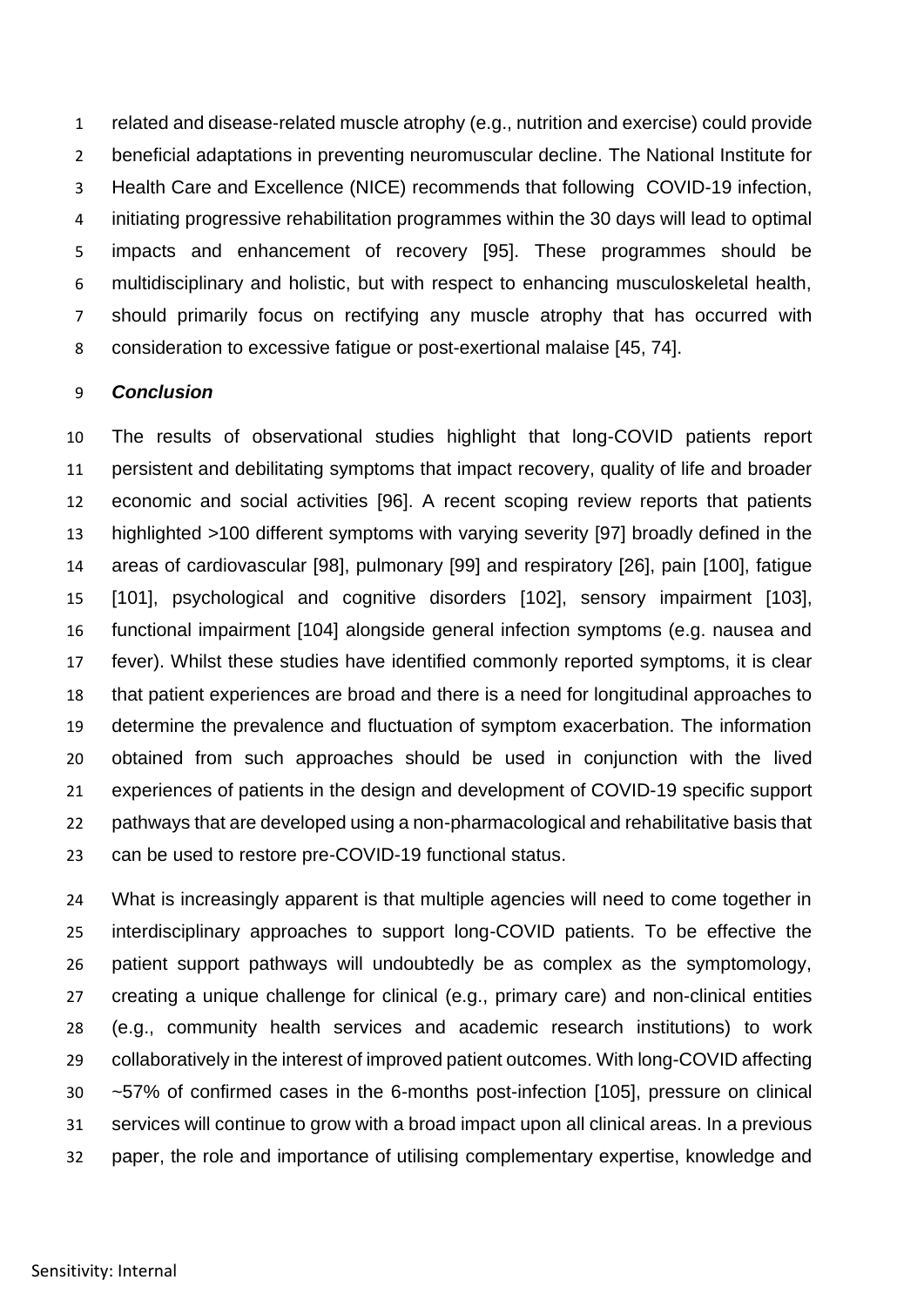resource from sports medicine and the exercise sciences were highlighted [106, 107]. As the prevalence of long-COVID increases globally and the need for complex and multi-faceted support pathways is apparent. There is undoubtedly a need to look at broader opportunities to facilitate service delivery and address existing and longstanding issues with morbidity and functional capacity.

## *Author Contributions*

 All authors contributed to the writing and editorial changes in the manuscript. All authors read and approved the final manuscript.

## *Acknowledgements*

We would like to express our gratitude to all those who helped us during the writing of

this manuscript. Thanks to all the peer reviewers for their opinions and suggestions.

*Ethics Approval and Consent to Participate*

Not Applicable.

- *Funding*
- This research received no external funding.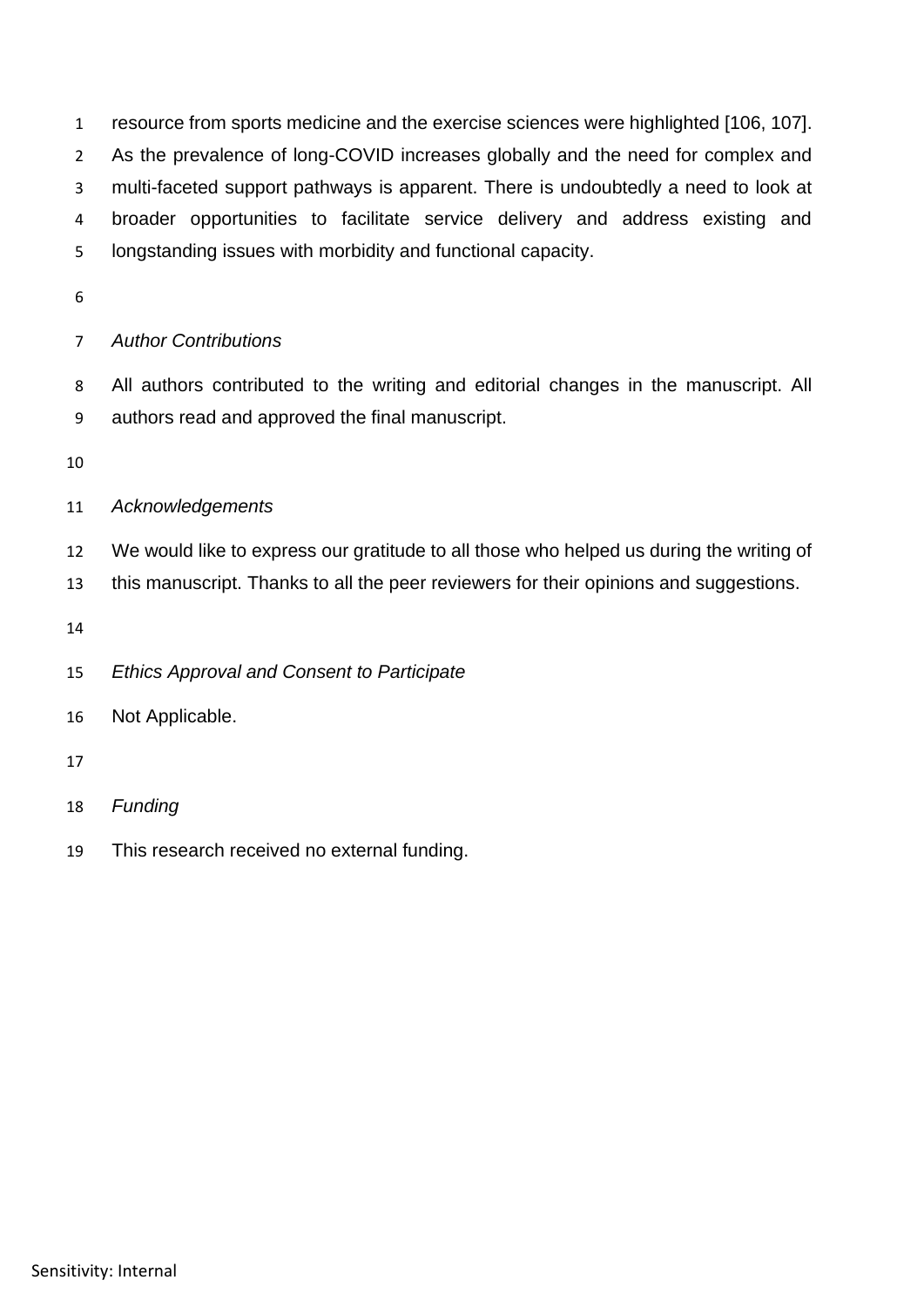## **References**

- 1. Chen, N., et al., *Epidemiological and clinical characteristics of 99 cases of 2019 novel coronavirus pneumonia in Wuhan, China: a descriptive study.* The Lancet, 2020. **395**(10223): p. 507-513.
- 2. Huang, C., et al., *Clinical features of patients infected with 2019 novel coronavirus in Wuhan, China.* The Lancet, 2020. **395**(10223): p. 497-506.
- 3. Wang, D., et al., *Clinical Characteristics of 138 Hospitalized Patients With 2019 Novel Coronavirus–Infected Pneumonia in Wuhan, China.* JAMA, 2020. **323**(11): p. 1061-1069.
- 4. Zhu, N., et al., *A Novel Coronavirus from Patients with Pneumonia in China, 2019.* New England Journal of Medicine, 2020. **382**(8): p. 727-733.
- 5. Mahase, E., *Covid-19: What do we know about "long covid"?* Bmj, 2020. **370**: p. m2815.
- 6. Cereda, A., et al., *The hidden interplay between sex and COVID-19 mortality: the role of cardiovascular calcification.* GeroScience, 2021. **43**(5): p. 2215-2229.
- 7. *World Health Organization cardiovascular disease risk charts: revised models to estimate risk in 21 global regions.* Lancet Glob Health, 2019. **7**(10): p. e1332-e1345.
- 8. Nishiga, M., et al., *COVID-19 and cardiovascular disease: from basic mechanisms to clinical perspectives.* Nature Reviews Cardiology, 2020. **17**(9): p. 543-558.
- 9. Liu, H., et al., *Thrombosis and Coagulopathy in COVID-19: Current Understanding and Implications for Antithrombotic Treatment in Patients Treated With Percutaneous Coronary Intervention.* Frontiers in Cardiovascular Medicine, 2021. **7**(378).
- 10. Lu, R., et al., *Genomic characterisation and epidemiology of 2019 novel coronavirus: implications for virus origins and receptor binding.* Lancet, 2020. **395**(10224): p. 565-574.
- 11. Del Turco, S., et al., *COVID-19 and cardiovascular consequences: Is the endothelial dysfunction the hardest challenge?* Thrombosis research, 2020. **196**: p. 143-151.
- 12. Deanfield, J.E., J.P. Halcox, and T.J. Rabelink, *Endothelial function and dysfunction: testing and clinical relevance.* Circulation, 2007. **115**(10): p. 1285-95.
- 13. Zheng, Y.Y., et al., *COVID-19 and the cardiovascular system.* Nat Rev Cardiol, 2020. **17**(5): p. 259-260.
- 14. Cenko, E., et al., *Cardiovascular disease and COVID-19: a consensus paper from the ESC Working Group on Coronary Pathophysiology & Microcirculation, ESC Working Group on Thrombosis and the Association for Acute CardioVascular Care (ACVC), in collaboration with the European Heart Rhythm Association (EHRA).* Cardiovascular Research, 2021.
- 15. Madjid, M., et al., *Potential Effects of Coronaviruses on the Cardiovascular System: A Review.* JAMA Cardiol, 2020. **5**(7): p. 831-840.
- 16. Clerkin, K.J., et al., *COVID-19 and Cardiovascular Disease.* Circulation, 2020. **141**(20): p. 1648- 1655.
- 17. The Novel Coronavirus Pneumonia Emergency Response Epidemiology, T., *The Epidemiological Characteristics of an Outbreak of 2019 Novel Coronavirus Diseases (COVID-19) - China, 2020.* China CDC weekly, 2020. **2**(8): p. 113-122.
- 18. Goyal, P., et al., *Clinical Characteristics of Covid-19 in New York City.* N Engl J Med, 2020. **382**(24): p. 2372-2374.
- 19. Chung, M.K., et al., *COVID-19 and Cardiovascular Disease.* Circulation Research, 2021. **128**(8): p. 1214-1236.
- 20. Sandoval, Y., J.L. Januzzi, Jr., and A.S. Jaffe, *Cardiac Troponin for Assessment of Myocardial Injury in COVID-19: JACC Review Topic of the Week.* J Am Coll Cardiol, 2020. **76**(10): p. 1244- 1258.
- 21. Giustino, G., et al., *Characterization of Myocardial Injury in Patients With COVID-19.* J Am Coll Cardiol, 2020. **76**(18): p. 2043-2055.
- 22. Shi, S., et al., *Association of Cardiac Injury With Mortality in Hospitalized Patients With COVID-19 in Wuhan, China.* JAMA Cardiol, 2020. **5**(7): p. 802-810.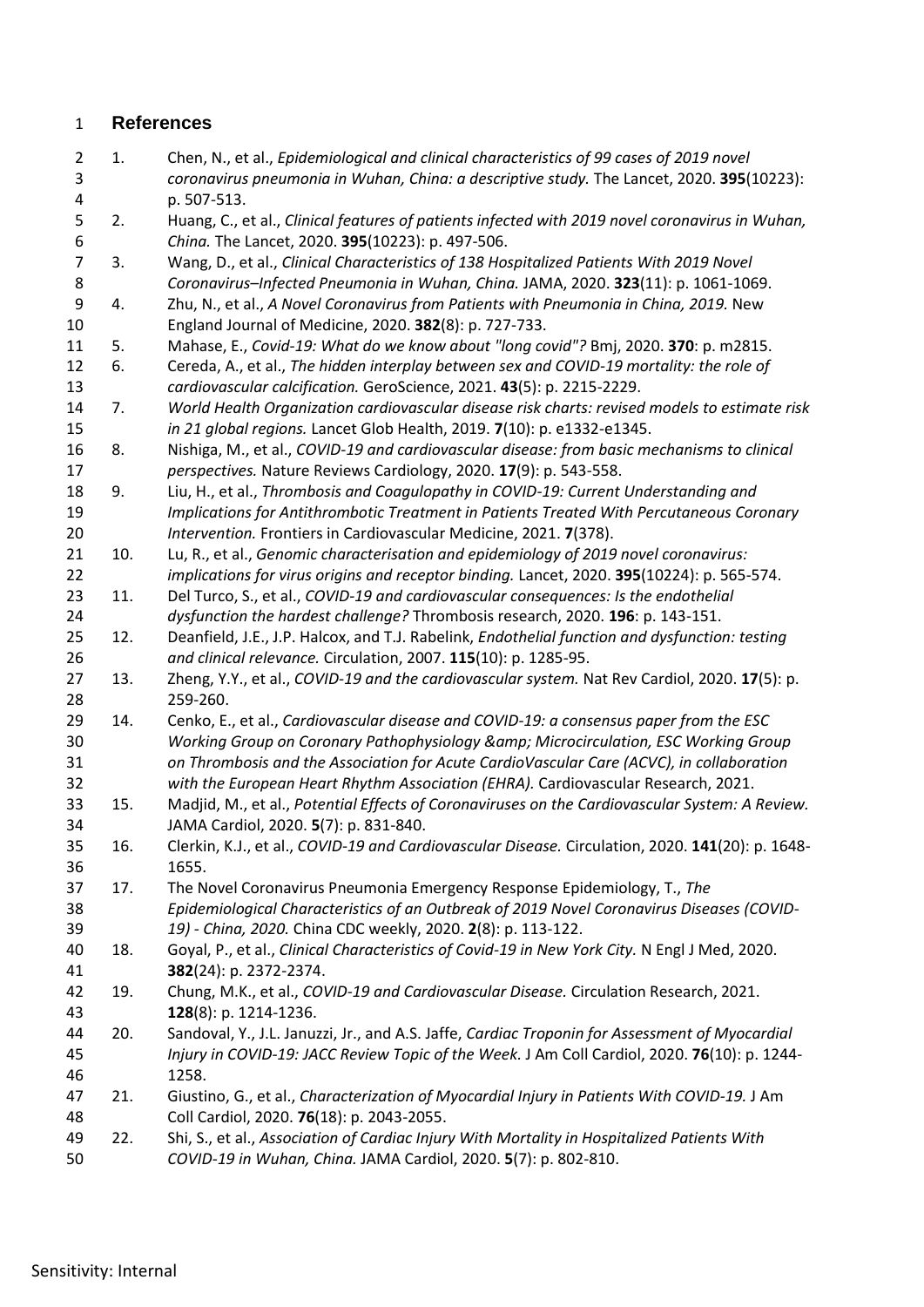| $\mathbf{1}$<br>$\overline{2}$ | 23. | Giannini, F., et al., Coronary and total thoracic calcium scores predict mortality and provides<br>pathophysiologic insights in COVID-19 patients. Journal of cardiovascular computed                                                                                                       |
|--------------------------------|-----|---------------------------------------------------------------------------------------------------------------------------------------------------------------------------------------------------------------------------------------------------------------------------------------------|
| 3                              |     | tomography, 2021. 15(5): p. 421-430.                                                                                                                                                                                                                                                        |
| 4<br>5<br>6                    | 24. | Quagliariello, V., et al., Interleukin-1 blocking agents as promising strategy for prevention of<br>anticancer drug-induced cardiotoxicities: possible implications in cancer patients with COVID-<br>19. European Reviews for Medical and Pharmacological Sciences, 2021. 25(21): p. 6797- |
| 7                              |     | 6812.                                                                                                                                                                                                                                                                                       |
| 8                              | 25. | Puntmann, V.O., et al., Outcomes of Cardiovascular Magnetic Resonance Imaging in Patients                                                                                                                                                                                                   |
| 9                              |     | Recently Recovered From Coronavirus Disease 2019 (COVID-19). JAMA Cardiology, 2020.                                                                                                                                                                                                         |
| 10                             |     | $5(11)$ : p. 1265-1273.                                                                                                                                                                                                                                                                     |
| 11                             | 26. | Huang, C., et al., 6-month consequences of COVID-19 in patients discharged from hospital: a                                                                                                                                                                                                 |
| 12                             |     | cohort study. The Lancet, 2021. 397(10270): p. 220-232.                                                                                                                                                                                                                                     |
| 13                             | 27. | Carfi, A., R. Bernabei, and F. Landi, Persistent Symptoms in Patients After Acute COVID-19.                                                                                                                                                                                                 |
| 14                             |     | Jama, 2020. 324(6): p. 603-605.                                                                                                                                                                                                                                                             |
| 15<br>16                       | 28. | Huang, P.L., A comprehensive definition for metabolic syndrome. Dis Model Mech, 2009. 2(5-<br>6): p. 231-7.                                                                                                                                                                                 |
| 17                             | 29. | Li, X., et al., Risk factors for severity and mortality in adult COVID-19 inpatients in Wuhan. J                                                                                                                                                                                            |
| 18                             |     | Allergy Clin Immunol, 2020. 146(1): p. 110-118.                                                                                                                                                                                                                                             |
| 19                             | 30. | Zheng, Z., et al., Risk factors of critical & mortal COVID-19 cases: A systematic literature                                                                                                                                                                                                |
| 20                             |     | review and meta-analysis. J Infect, 2020. 81(2): p. e16-e25.                                                                                                                                                                                                                                |
| 21                             | 31. | Yang, J., J. Hu, and C. Zhu, Obesity aggravates COVID-19: A systematic review and meta-                                                                                                                                                                                                     |
| 22                             |     | analysis. J Med Virol, 2021. 93(1): p. 257-261.                                                                                                                                                                                                                                             |
| 23                             | 32. | Chen, T., et al., Clinical characteristics of 113 deceased patients with coronavirus disease                                                                                                                                                                                                |
| 24                             |     | 2019: retrospective study. BMJ, 2020. 368: p. m1091.                                                                                                                                                                                                                                        |
| 25                             | 33. | Zhou, F., et al., Clinical course and risk factors for mortality of adult inpatients with COVID-19                                                                                                                                                                                          |
| 26                             |     | in Wuhan, China: a retrospective cohort study. The Lancet, 2020. 395(10229): p. 1054-1062.                                                                                                                                                                                                  |
| 27                             | 34. | Wang, S.Y., et al., Association of obesity with venous thromboembolism and myocardial                                                                                                                                                                                                       |
| 28                             |     | injury in COVID-19. Obes Res Clin Pract, 2021. 15(5): p. 512-514.                                                                                                                                                                                                                           |
| 29                             | 35. | Yates, T., et al., Obesity, Ethnicity, and Covid-19 Mortality: A population-based cohort study                                                                                                                                                                                              |
| 30                             |     | of 12.6 Million Adults in England. medRxiv, 2021: p. 2021.07.22.21260416.                                                                                                                                                                                                                   |
| 31                             | 36. | Yates, T., et al., Obesity, chronic disease, age, and in-hospital mortality in patients with covid-                                                                                                                                                                                         |
| 32                             |     | 19: analysis of ISARIC clinical characterisation protocol UK cohort. BMC Infectious Diseases,                                                                                                                                                                                               |
| 33                             |     | 2021. 21(1): p. 717.                                                                                                                                                                                                                                                                        |
| 34                             | 37. | Hirschtick, J.L., et al., Population-based estimates of post-acute sequelae of SARS-CoV-2                                                                                                                                                                                                   |
| 35                             |     | infection (PASC) prevalence and characteristics. Clin Infect Dis, 2021.                                                                                                                                                                                                                     |
| 36                             | 38. | Peghin, M., et al., Post-COVID-19 symptoms 6 months after acute infection among                                                                                                                                                                                                             |
| 37                             |     | hospitalized and non-hospitalized patients. Clin Microbiol Infect, 2021. 27(10): p. 1507-1513.                                                                                                                                                                                              |
| 38                             | 39. | Sudre, C.H., et al., Attributes and predictors of long COVID. Nature Medicine, 2021. 27(4): p.                                                                                                                                                                                              |
| 39                             |     | 626-631.                                                                                                                                                                                                                                                                                    |
| 40                             | 40. | Rudski, L., et al., Multimodality Imaging in Evaluation of Cardiovascular Complications in                                                                                                                                                                                                  |
| 41                             |     | Patients With COVID-19: JACC Scientific Expert Panel. J Am Coll Cardiol, 2020. 76(11): p.                                                                                                                                                                                                   |
| 42                             |     | 1345-1357.                                                                                                                                                                                                                                                                                  |
| 43                             | 41. | Dennis, A., et al., Multiorgan impairment in low-risk individuals with post-COVID-19                                                                                                                                                                                                        |
| 44                             |     | syndrome: a prospective, community-based study. BMJ Open, 2021. 11(3): p. e048391.                                                                                                                                                                                                          |
| 45                             | 42. | Farshidfar, F., N. Koleini, and H. Ardehali, Cardiovascular complications of COVID-19. JCI                                                                                                                                                                                                  |
| 46                             |     | Insight, 2021. 6(13).                                                                                                                                                                                                                                                                       |
| 47                             | 43. | Samavati, L. and B.D. Uhal, ACE2, Much More Than Just a Receptor for SARS-COV-2. Frontiers                                                                                                                                                                                                  |
| 48                             |     | in Cellular and Infection Microbiology, 2020. 10(317).                                                                                                                                                                                                                                      |
| 49                             | 44. | Wan, Y., et al., Receptor Recognition by the Novel Coronavirus from Wuhan: an Analysis                                                                                                                                                                                                      |
| 50                             |     | Based on Decade-Long Structural Studies of SARS Coronavirus. Journal of Virology, 2020.                                                                                                                                                                                                     |
| 51                             |     | 94(7): p. e00127-20.                                                                                                                                                                                                                                                                        |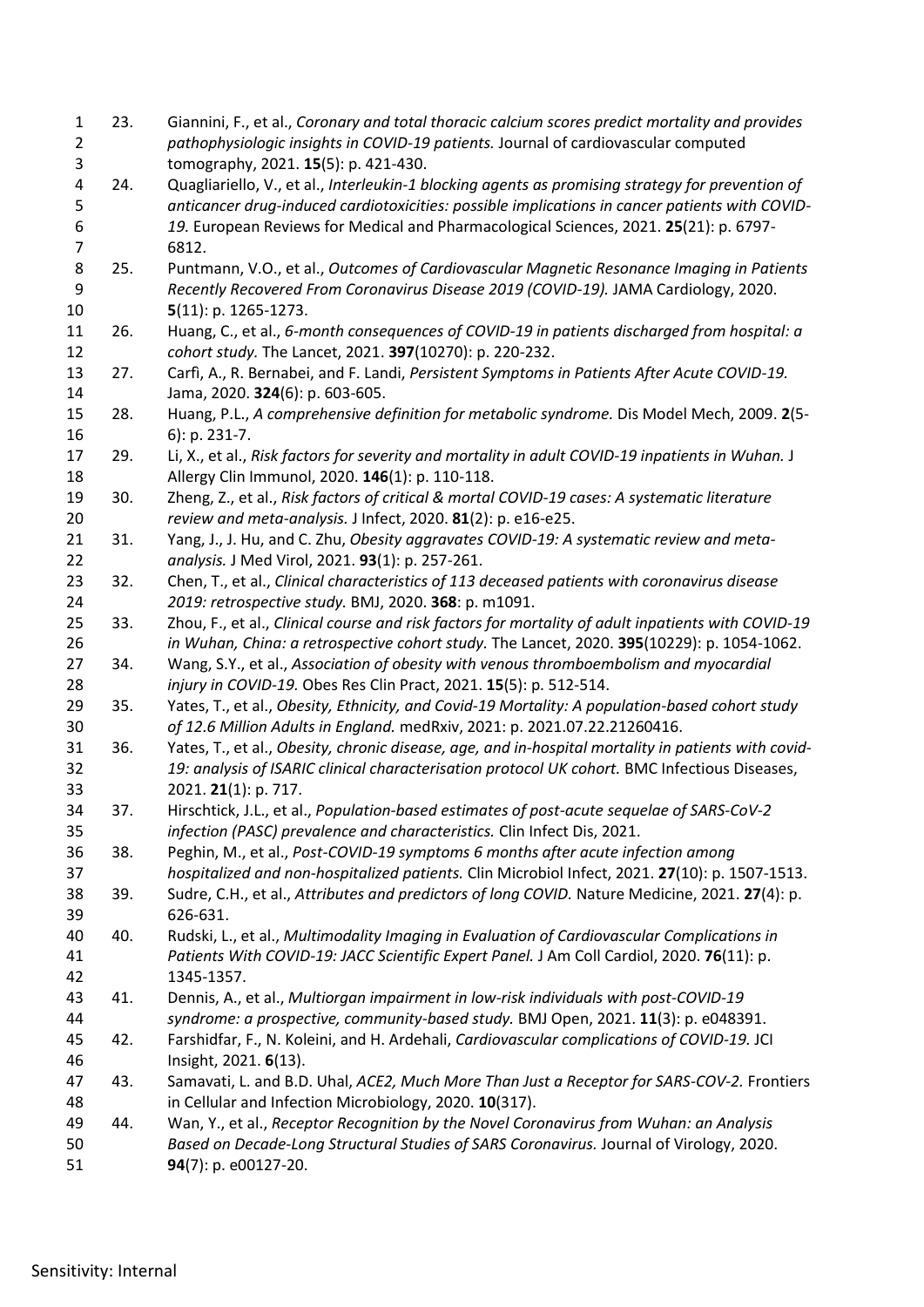| $\mathbf{1}$<br>$\overline{2}$ | 45. | Crook, H., et al., Long covid-mechanisms, risk factors, and management. BMJ, 2021. 374: p.<br>n1648.                                                               |
|--------------------------------|-----|--------------------------------------------------------------------------------------------------------------------------------------------------------------------|
| 3<br>4                         | 46. | Fang, L., G. Karakiulakis, and M. Roth, Antihypertensive drugs and risk of COVID-19?<br>– Authors' reply. The Lancet Respiratory Medicine, 2020. 8(5): p. e32-e33. |
| 5<br>6                         | 47. | Brown, J.D., Antihypertensive drugs and risk of COVID-19? The Lancet Respiratory Medicine,<br>2020. 8(5): p. e28.                                                  |
| $\overline{7}$                 | 48. | Wang, W., et al., Angiotensin-converting enzyme inhibitors (ACEI) or angiotensin receptor                                                                          |
| 8                              |     | blockers (ARBs) may be safe for COVID-19 patients. BMC Infectious Diseases, 2021. 21(1): p.                                                                        |
| 9                              |     | 114.                                                                                                                                                               |
| 10                             | 49. | Wu, Z., et al., Elevation of plasma angiotensin II level is a potential pathogenesis for the                                                                       |
| 11                             |     | critically ill COVID-19 patients. Critical Care, 2020. 24(1): p. 290.                                                                                              |
| 12                             | 50. | Tseng, Y.H., R.C. Yang, and T.S. Lu, Two hits to the renin-angiotensin system may play a key                                                                       |
| 13                             |     | role in severe COVID-19. Kaohsiung J Med Sci, 2020. 36(6): p. 389-392.                                                                                             |
| 14                             | 51. | Ahnach, M., et al., C-reactive protein as an early predictor of COVID-19 severity. Journal of                                                                      |
| 15                             |     | medical biochemistry, 2020. 39(4): p. 500-507.                                                                                                                     |
| 16                             | 52. | Chen, L.Y.C., et al., Confronting the controversy: interleukin-6 and the COVID-19 cytokine                                                                         |
| 17                             |     | storm syndrome. The European respiratory journal, 2020. 56(4): p. 2003006.                                                                                         |
| 18                             | 53. | Leisman, D.E., et al., Cytokine elevation in severe and critical COVID-19: a rapid systematic                                                                      |
| 19                             |     | review, meta-analysis, and comparison with other inflammatory syndromes. The Lancet                                                                                |
| 20                             |     | Respiratory Medicine, 2020. 8(12): p. 1233-1244.                                                                                                                   |
| 21                             | 54. | Smilowitz, N.R., et al., C-reactive protein and clinical outcomes in patients with COVID-19.                                                                       |
| 22                             |     | European Heart Journal, 2021. 42(23): p. 2270-2279.                                                                                                                |
| 23                             | 55. | Newman, W.H., et al., Cyclic AMP inhibits production of interleukin-6 and migration in                                                                             |
| 24                             |     | human vascular smooth muscle cells. J Surg Res, 2003. 109(1): p. 57-61.                                                                                            |
| 25                             | 56. | Ciccone, M.M., et al., Correlation between inflammatory markers of atherosclerosis and                                                                             |
| 26                             |     | carotid intima-media thickness in Obstructive Sleep Apnea. Molecules, 2014. 19(2): p. 1651-                                                                        |
| 27                             |     | 62.                                                                                                                                                                |
| 28                             | 57. | Herold, T., et al., Elevated levels of IL-6 and CRP predict the need for mechanical ventilation                                                                    |
| 29                             |     | in COVID-19. J Allergy Clin Immunol, 2020. 146(1): p. 128-136.e4.                                                                                                  |
| 30                             | 58. | Organization, W.H. WHO recommends life-saving interleukin-6 receptor blockers for COVID-                                                                           |
| 31                             |     | 19 and urges producers to join efforts to rapidly increase access, WHO. 2021; Available from:                                                                      |
| 32                             |     | https://www.who.int/news/item/06-07-2021-who-recommends-life-saving-interleukin-6-                                                                                 |
| 33                             |     | receptor-blockers-for-covid-19-and-urges-producers-to-join-efforts-to-rapidly-increase-                                                                            |
| 34                             |     | access.                                                                                                                                                            |
| 35                             | 59. | Siemieniuk, R.A., et al., Drug treatments for covid-19: living systematic review and network                                                                       |
| 36                             |     | meta-analysis. BMJ, 2020. 370: p. m2980.                                                                                                                           |
| 37                             | 60. | Evans, R.A., et al., Clinical characteristics with inflammation profiling of Long-COVID and                                                                        |
| 38                             |     | association with one-year recovery following hospitalisation in the UK: a prospective                                                                              |
| 39                             |     | observational study. medRxiv, 2021: p. 2021.12.13.21267471.                                                                                                        |
| 40                             | 61. | Brosnahan, S.B., et al., COVID-19 and Respiratory System Disorders. Arteriosclerosis,                                                                              |
| 41                             |     | Thrombosis, and Vascular Biology, 2020. 40(11): p. 2586-2597.                                                                                                      |
| 42                             | 62. | Wang, F., R.M. Kream, and G.B. Stefano, Long-Term Respiratory and Neurological Sequelae                                                                            |
| 43                             |     | of COVID-19. Med Sci Monit, 2020. 26: p. e928996.                                                                                                                  |
| 44                             | 63. | Cereda, A., et al., Is pleural effusion in COVID-19 interstitial pneumonia related to in-hospital                                                                  |
| 45                             |     | mortality? Italian Journal of Medicine, 2021. 15(1).                                                                                                               |
| 46                             | 64. | Zhu, Z., et al., From SARS and MERS to COVID-19: a brief summary and comparison of severe                                                                          |
| 47                             |     | acute respiratory infections caused by three highly pathogenic human coronaviruses.                                                                                |
| 48                             |     | Respiratory Research, 2020. 21(1): p. 224.                                                                                                                         |
| 49                             | 65. | Thomas, M., O.J. Price, and J.H. Hull, Pulmonary function and COVID-19. Current Opinion in                                                                         |
| 50                             |     | Physiology, 2021. 21: p. 29-35.                                                                                                                                    |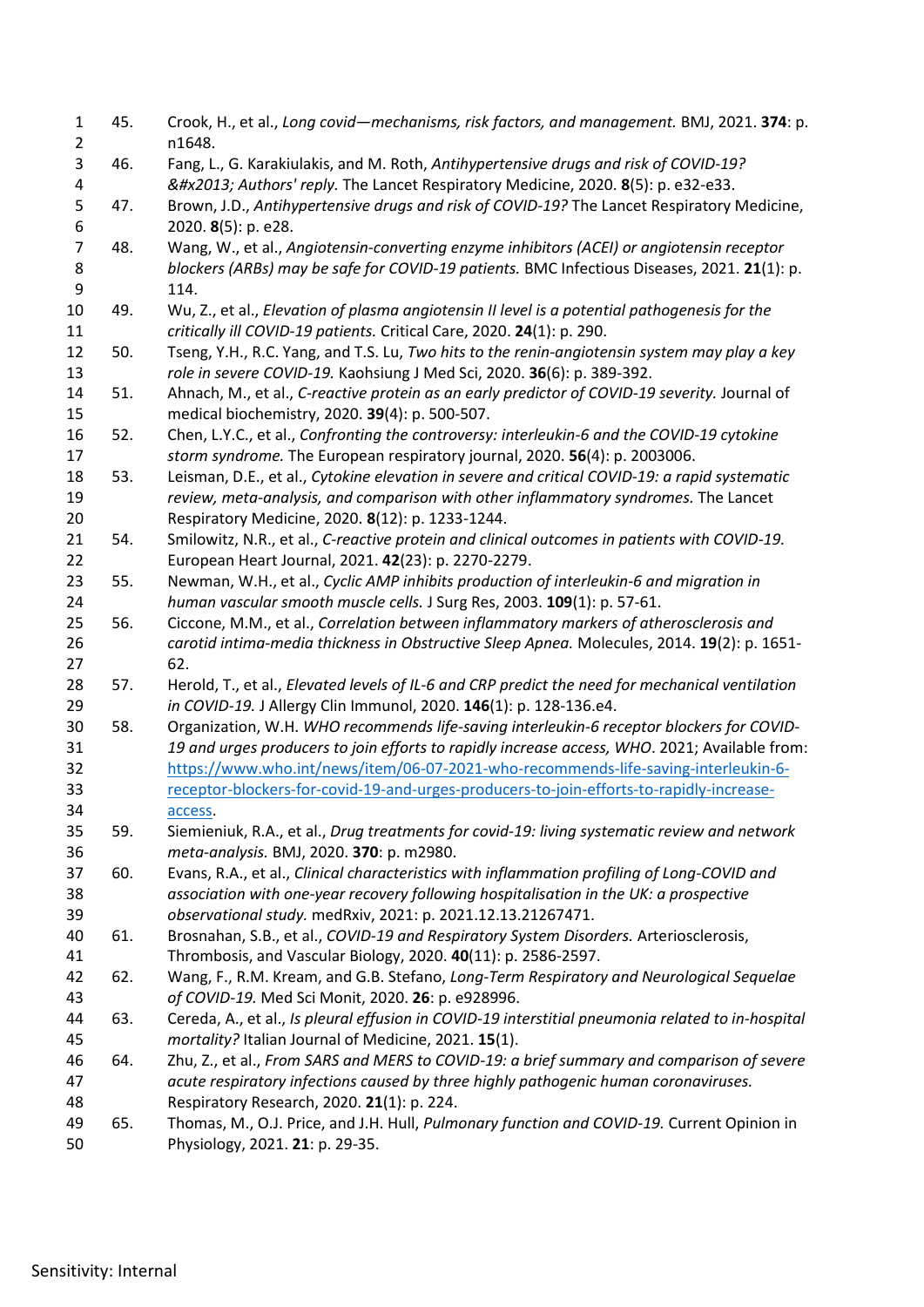| $\mathbf{1}$   | 66. | Froidure, A., et al., Integrative respiratory follow-up of severe COVID-19 reveals common                                                                                |
|----------------|-----|--------------------------------------------------------------------------------------------------------------------------------------------------------------------------|
| $\overline{2}$ |     | functional and lung imaging sequelae. Respiratory medicine, 2021. 181: p. 106383-106383.                                                                                 |
| 3<br>4         | 67. | Cortés-Telles, A., et al., Pulmonary function and functional capacity in COVID-19 survivors<br>with persistent dyspnoea. Respir Physiol Neurobiol, 2021. 288: p. 103644. |
| 5              | 68. | Wu, X., et al., 3-month, 6-month, 9-month, and 12-month respiratory outcomes in patients                                                                                 |
| 6              |     | following COVID-19-related hospitalisation: a prospective study. The Lancet Respiratory                                                                                  |
| $\overline{7}$ |     | Medicine, 2021. 9(7): p. 747-754.                                                                                                                                        |
| 8              | 69. | Group, P.-C.C., et al., Physical, cognitive and mental health impacts of COVID-19 following                                                                              |
| 9              |     | hospitalisation - a multi-centre prospective cohort study. medRxiv, 2021: p.                                                                                             |
| 10             |     | 2021.03.22.21254057.                                                                                                                                                     |
| 11             | 70. | McDonald, L.T., Healing after COVID-19: are survivors at risk for pulmonary fibrosis?                                                                                    |
| 12             |     | American journal of physiology. Lung cellular and molecular physiology, 2021. 320(2): p.                                                                                 |
| 13             |     | L257-L265.                                                                                                                                                               |
| 14             | 71. | Zhang, P., et al., Long-term bone and lung consequences associated with hospital-acquired                                                                                |
| 15             |     | severe acute respiratory syndrome: a 15-year follow-up from a prospective cohort study.                                                                                  |
| 16             |     | Bone Research, 2020. 8(1): p. 8.                                                                                                                                         |
| 17             | 72. | Augustin, M., et al., Post-COVID syndrome in non-hospitalised patients with COVID-19: a                                                                                  |
| 18             |     | longitudinal prospective cohort study. The Lancet Regional Health - Europe, 2021. 6.                                                                                     |
| 19             | 73. | Strasser, B. and M. Burtscher, Survival of the fittest: VO(2)max, a key predictor of longevity?                                                                          |
| 20             |     | Front Biosci (Landmark Ed), 2018. 23: p. 1505-1516.                                                                                                                      |
| 21             | 74. | Faghy, M.A., et al., Cardiopulmonary exercise testing in the COVID-19 endemic phase. British                                                                             |
| 22             |     | journal of anaesthesia, 2020. 125(4): p. 447-449.                                                                                                                        |
| 23             | 75. | Arena, R. and M.A. Faghy, Cardiopulmonary exercise testing as a vital sign in patients                                                                                   |
| 24             |     | recovering from COVID-19. Expert Review of Cardiovascular Therapy, 2021. 19(10): p. 877-                                                                                 |
| 25             |     | 880.                                                                                                                                                                     |
| 26             | 76. | Baratto, C., et al., Impact of COVID-19 on exercise pathophysiology: a combined                                                                                          |
| 27             |     | cardiopulmonary and echocardiographic exercise study. J Appl Physiol (1985), 2021. 130(5):                                                                               |
| 28             |     | p. 1470-1478.                                                                                                                                                            |
| 29             | 77. | Rinaldo, R.F., et al., Deconditioning as main mechanism of impaired exercise response in                                                                                 |
| 30             |     | COVID-19 survivors. European Respiratory Journal, 2021: p. 2100870.                                                                                                      |
| 31             | 78. | Singh, J., et al., SARS-CoV-2 variants of concern are emerging in India. Nature Medicine,                                                                                |
| 32             |     | 2021. 27(7): p. 1131-1133.                                                                                                                                               |
| 33             | 79. | Wagner, P.D., Determinants of maximal oxygen transport and utilization. Annu Rev Physiol,                                                                                |
| 34             |     | 1996. 58: p. 21-50.                                                                                                                                                      |
| 35             | 80. | Wagner, P.D., Gas exchange and peripheral diffusion limitation. Med Sci Sports Exerc, 1992.                                                                              |
| 36             |     | $24(1)$ : p. 54-8.                                                                                                                                                       |
| 37             | 81. | Granata, C., N.A. Jamnick, and D.J. Bishop, Principles of Exercise Prescription, and How They                                                                            |
| 38             |     | Influence Exercise-Induced Changes of Transcription Factors and Other Regulators of                                                                                      |
| 39             |     | Mitochondrial Biogenesis. Sports Medicine, 2018. 48(7): p. 1541-1559.                                                                                                    |
| 40             | 82. | Twomey, R., et al., Chronic fatique and post-exertional malaise in people living with long                                                                               |
| 41             |     | COVID. medRxiv, 2021: p. 2021.06.11.21258564.                                                                                                                            |
| 42             | 83. | Rutherford, G., P. Manning, and J.L. Newton, Understanding Muscle Dysfunction in Chronic                                                                                 |
| 43             |     | Fatique Syndrome. Journal of Aging Research, 2016. 2016: p. 2497348.                                                                                                     |
| 44             | 84. | Gusnanto, A., et al., Discriminatory cytokine profiles predict muscle function, fatigue and                                                                              |
| 45             |     | cognitive function in patients with Myalgic Encephalomyelitis/Chronic Fatigue Syndrome                                                                                   |
| 46             |     | (ME/CFS). medRxiv, 2020: p. 2020.08.17.20164715.                                                                                                                         |
| 47             | 85. | White, P.D., et al., Immunological Changes After Both Exercise and Activity in Chronic Fatigue                                                                           |
| 48             |     | Syndrome. Journal of Chronic Fatigue Syndrome, 2004. 12(2): p. 51-66.                                                                                                    |
| 49             | 86. | Pan, Y., et al., Alteration of Autonomic Nervous System Is Associated With Severity and                                                                                  |
| 50             |     | Outcomes in Patients With COVID-19. Frontiers in Physiology, 2021. 12(689).                                                                                              |